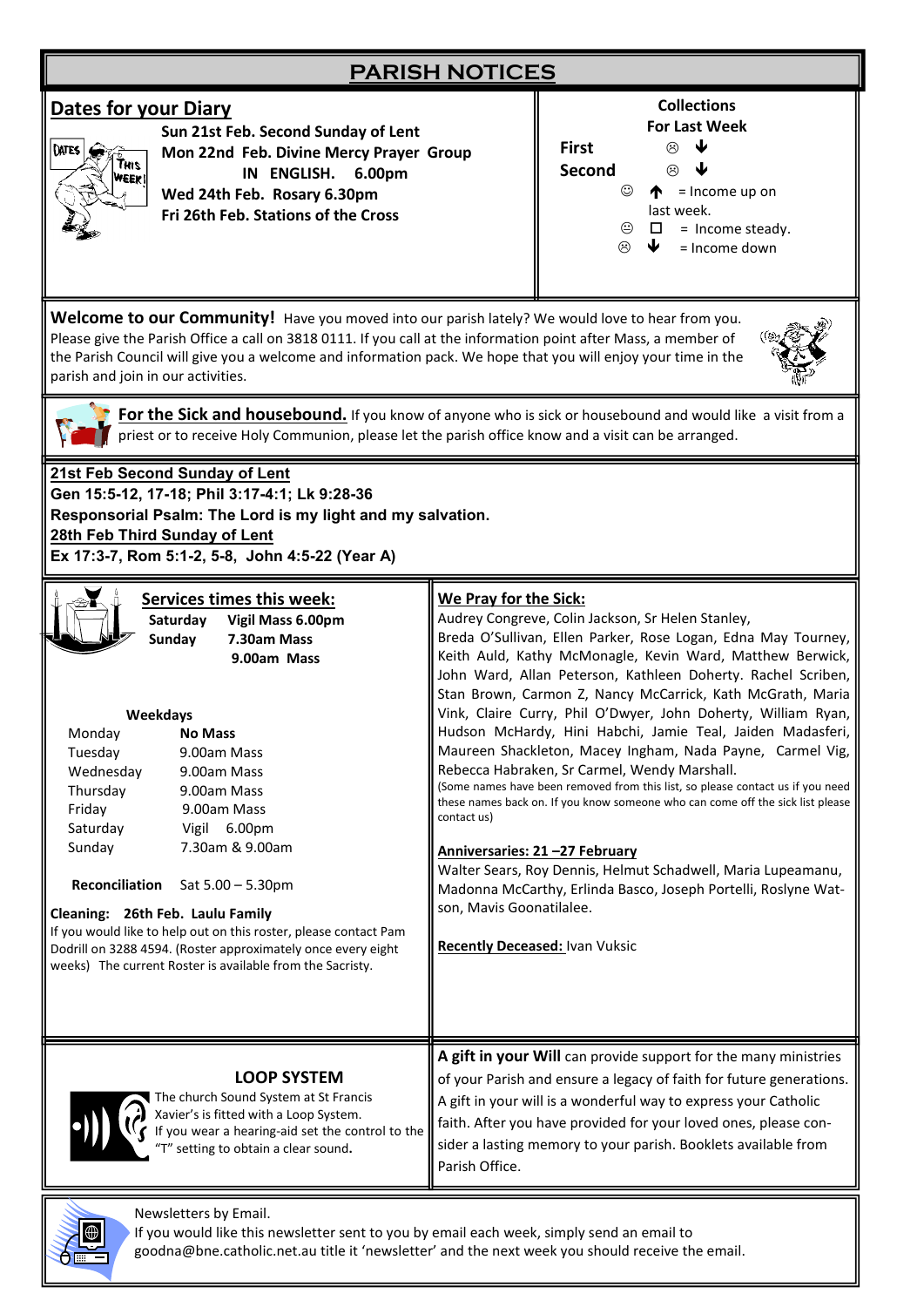

# **St Francis Xavier Parish**

6 Church Street (GPO Box 450) Goodna, Qld. 4300 **Office Hours: Monday - Wed 9.00am — 4.00pm Friday 9.00am –4.00pm Closed Thursdays**  Website: stfrancisxaviergoodna.org.au

Ph: 3818 0111 Fax 3818 1420 Email: goodna@bne.catholic.net.au

**Parish Clergy: Fr Roger Burns PP. Fr Paul Chanh Parish Secretary: Mrs Marie Hodges**

**Lent 21stFebruary 2016**

**2nd Sunday in** 

St Vincent De Paul: For Assistance Please call 3010 1096 - Weekdays only . Meetings: Fortnightly on Tuesday 7.00pm. Call 0479 163 335

Embracing the suburbs of Goodna, Bellbird Park, Camira, Carole Park, Collingwood Park, Ellen Grove. Gailes, Kruger, Redbank, Redbank Plains, Wacol and beyond.

## **Good News: How to become human.**

In today's world we celebrate many events: Independence Day, Mother's Day and many other special occasions. However, has no one ever though of celebrating 'Conversion Day'? These days we need to be converted, not only to be Christians, but simply to be human. Have not even the massacres in Rwanda, not the poverty of three thousand million human beings, brought home the need for change in each and every one of us?

God thinks differently. He tells us: 'Rend your hearts.' throughout the ages our Christian Churches have rarely welcomed the word of God. After all, it puts demands on them as well. At least the Churches have not dared to silence it, and every year, during Lent, they offer us time to think about conversion.

We have to be thankful for that, given that we live in a world of injustice and cruelty, where the seven richest men have enough wealth to wipe out poverty within a few years. A world where a footballer, a boxer or a singer earns more than entire towns and villages in Asia, Africa or Latin America and in which they are better known and more admired than the countless martyrs who have given their lives for love.

We live in a world where existence has been trivialised, where the tragedies of injustice are covered up. It is as if nothing serious ever happened in our lives, as if being human didn't have much to do with honesty, with seeing things as they are.

Joel (2:12), Jesus and martyred Archbishop Oscar Romero are all right, despite the little attention paid them by Wall Street or the United Nations Security council. We have to start by accepting that we have hearts of stone and ask them to be made flesh.

Ignacio Ellacuria, the rector of the University of Central America in San Salvador who was murdered along with five other Jesuits, was right in the last speech he gave. In Barcelona in November 1989, a week before his death, he said: 'We have to turn history around.' In words that few would dare speak he said: 'Today's civilisation of abundance must become a civilisation of poverty.'

John Sobrino SJ *El Salvadore*

The church in the Third World, has for long suffered and many have paid the ultimate price for speaking out and saying 'enough is enough!' Oscar Romero was assassinated whilst saying Mass. Dom Helder Camara had his house machine gunned because he asked the wrong question. He is famous for a poster which reported him saying: "If I give food the poor they call me a saint, if I ask why the poor have no food they call me a communist.'

Looking at our world toady, not much has changed for the better than when John Sobrino wrote the article above. Thousands have been displaced by conflict in Syria and Iraq, famine and drought in Africa have resulted in many deaths in Africa. In our own country, there is conflict about the status of Asylum Seekers, workers in Queensland facing redundancy on a large scale, farmers suffering from the result of long term dry seasons.

Unless we take on board what is happening to our brothers and sisters, and at least keep them in our prayers, we are not entering into the season of Lent, a time of reflection, reconciliation and possibly action. Thank God that he has been generous to us with many blessings, may he help us to share these blessings with others.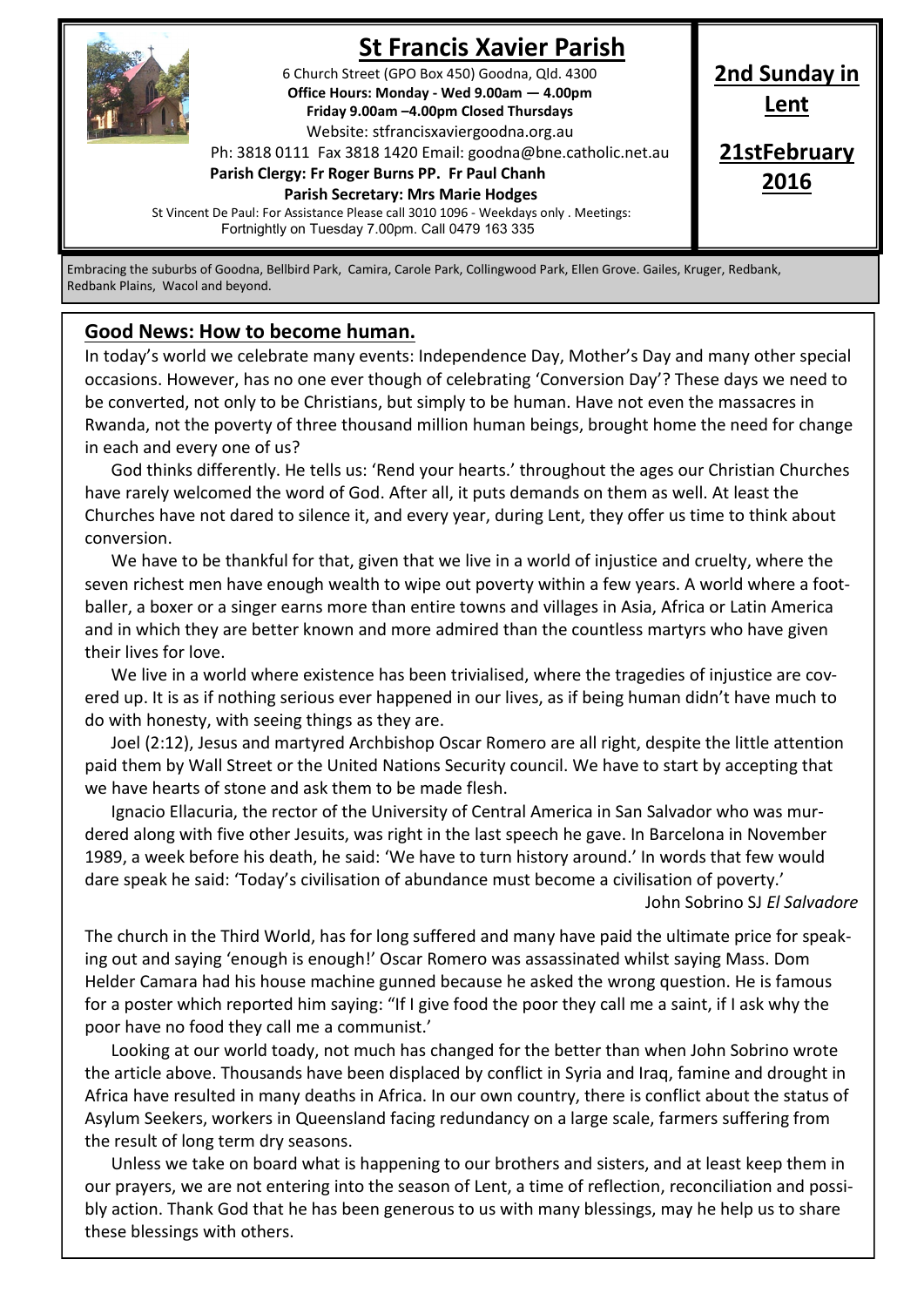**Rite of Christian Initiation of Adults**. Last Sunday in St Stephen's Cathedral, a number of our parishioners were enrolled as candidates for admission to the Church at Easter. We have a group of seven people who will become part of our community at the Easter Vigil. Please keep them in your prayers, their names are: Matthew Buchanan, Simon Couch, Scott Donaldson, Andrew & Kayla Seery, Andrew Scully and Riko Vangalo.

**Children in Non-Catholic Schools and Sacramental Preparation** Children in year three and above are eligible for the reception of the Sacraments. If you have a child in a Non-catholic school and would like them to take part in the preparation this year, there are booklets available in the sacristy, with the dates of sessions. Enrolment form will be available on Sunday 13th March, and the first session for parents and candidates is on April 17th.

**Project Compassion** As we were reminded in the School Ash Wednesday Mass, Lent is a time for reflection and self-denial. Fasting and self-denial are not meant to make us feel good or loose weight, they are meant to direct our attention to those in need around us and in the world. Each year through Project Compassion, Caritas are able to help many people through the world. Collecting boxes and envelopes are available at the Church doors, for you to be involved.

**Divorced Catholics** Pope Francis has invited a group of divorced and remarried believers to a private audience, in the lead-up to the release of a major document on Communion, reports *Crux*. Please remember that divorce does not itself exclude a Catholic from receiving Holy Communion provided that no marriage occurs without first obtaining a Catholic annulment.

An annulment, means that the church has determined, that although a civil marriage took place, there was some element missing which made the vows invalid, and the church tribunal declares the marriage Null.

**Unexpected Parish Costs** As most house owners know there is always the possibility of costs arising which are unplanned. This month two such costs have arisen with regards to security of the Church and Presbytery. Early in the month, the alarm in the Church failed after a surge. The system we were told was out of date and required replacing to solve the problem. Last week, when we made enquiries regarding the expected changes in telephones and internet, we were again informed that our alarm system in the Parish Office, Presbytery and Parish Centre would not be compatible with the NBN. Recommendation, replace the system with a new version.

The total cost of updating the two system is in excess of \$4,000. This again means that we ask you to consider your contributions to the collections at Mass. To remain with income not exceeding expenditure, we require \$2,500 a week income. Rarely do we reach that total, and as a result, we have not funds in hand to meet demands which suddenly appear.

**St Mary's Ipswich named Jubilee Church for Year of Mercy** Last Saturday, Archbishop Mark Coleridge opened the Door of Mercy at St Mary's Ipswich. The opening was followed by Adoration of the Blessed Sacrament and Reconciliation. St Mary's being a "House of Mercy", means that if you wish to make a pilgrimage and obtain the indulgences attached to the Year of Mercy, you do not have to travel into Brisbane. It is hoped that each Saturday, St Mary's will be open for the Sacrament of Reconciliation from 10.00am with Benediction completing the morning at 12.00.

# **Humour**

## **Strange Math**

After the wedding, the little ring bearer asked his father, "How many brides can the groom marry?" "One," his father said. "Why do you ask?"

Because the priest said he could marry sixteen," the boy said, puzzled.

"How'd you come up with that?" his father asked.

"Easy," the little boy said. "All you have to do is add it up, like the priest said: 4 better, 4 worse, 4 richer, 4 poorer."